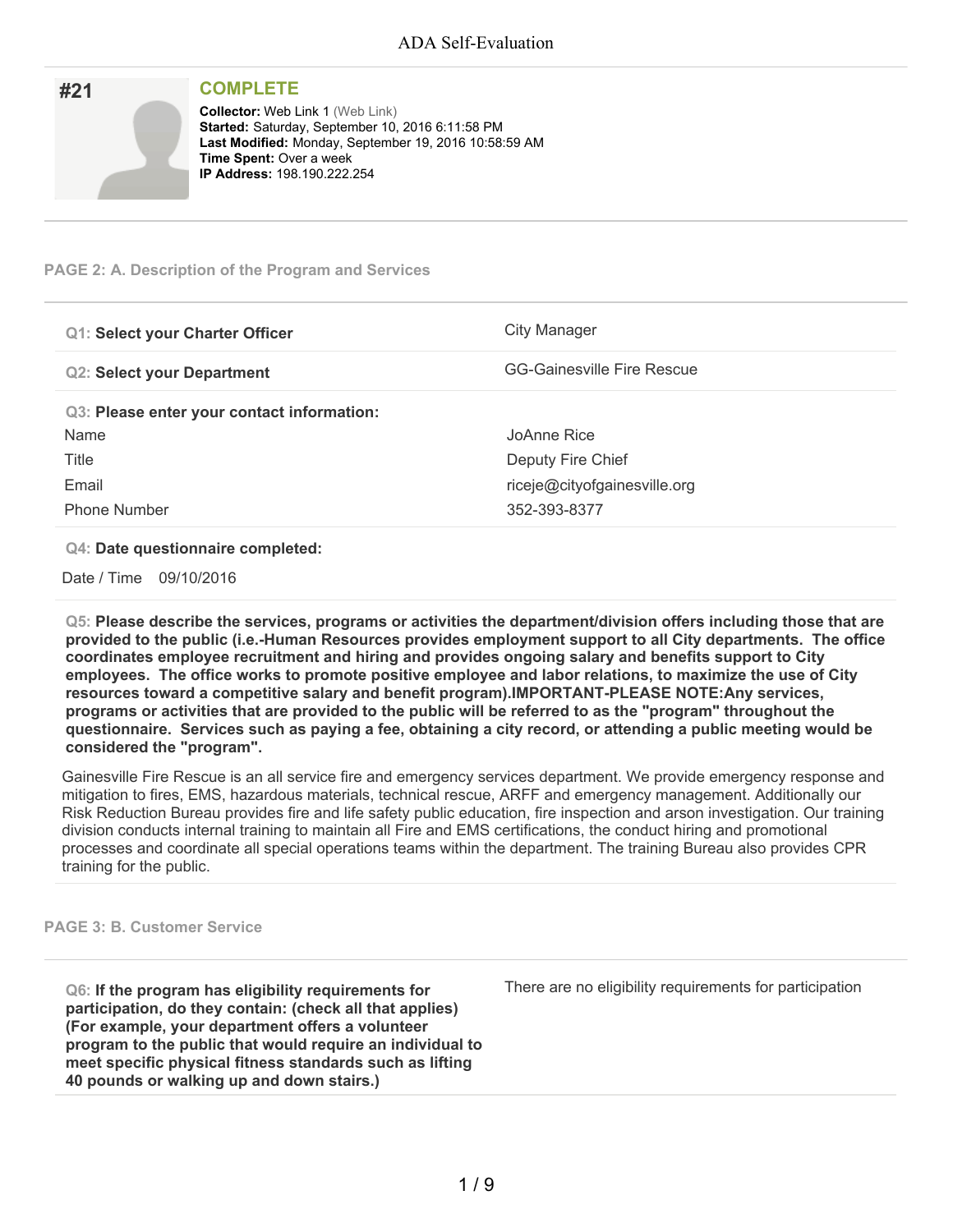| Q7: If there are applicable policies, how does the<br>program ensure that these policies do not discriminate<br>against people with disabilities?                                                                                                                                                            | Respondent skipped this<br>question            |
|--------------------------------------------------------------------------------------------------------------------------------------------------------------------------------------------------------------------------------------------------------------------------------------------------------------|------------------------------------------------|
| Q8: Is there a formal policy in place to respond to<br>requests from the general public for sign language, oral<br>and cued speech interpreters, or other modifications to<br>the program to allow people with disabilities to<br>participate?                                                               | <b>No</b>                                      |
| Q9: Does the program have standard operating<br>procedures in place to include a person with<br>disabilities? [For example, allowing a service animal into<br>a facility, allowing someone to bring a personal<br>attendant with them to a recreation class or moving an<br>event to an accessible location] | No                                             |
| Q10: Is the program staff that interacts with the<br>publictrained on the correct procedures to follow when a<br>person requests an interpreter?                                                                                                                                                             | No                                             |
| Q11: How much notice is required to provide an<br>accommodation request?                                                                                                                                                                                                                                     | Don't know - have not completed such a request |
| Q12: Do you track accessibility requests for the<br>program?                                                                                                                                                                                                                                                 | N <sub>o</sub>                                 |
| Q13: Does the program charge an additional fee for<br>modifying the program for a person with disabilities?                                                                                                                                                                                                  | No                                             |
| Q14: Are there any hard copy or digital forms required<br>for admission or participation in the program (i.e. tests,<br>applications, registration forms, etc.)?                                                                                                                                             | Yes                                            |
| Q15: Do the forms contain a notice that the City does not<br>discriminate against people with disabilities?                                                                                                                                                                                                  | Don't Know                                     |
| Q16: Is an interview required prior to an applicant's<br>admission to the program?                                                                                                                                                                                                                           | No                                             |
| Q17: When hiring temporary or permanent employees,<br>does the program consistently use selection criteria that<br>does not discriminate based on disability?                                                                                                                                                | Yes                                            |
| Q18: Does the program ensure individuals with<br>disabilities are allowed the opportunity to participate as<br>members of any program associated citizen's advisory<br>boards or committees?                                                                                                                 | <b>No</b>                                      |
| Q19: Are individuals with disabilities currently serving<br>on any of the program's advisory boards or<br>committees?                                                                                                                                                                                        | No                                             |

**PAGE 4: C. Notice Requirements**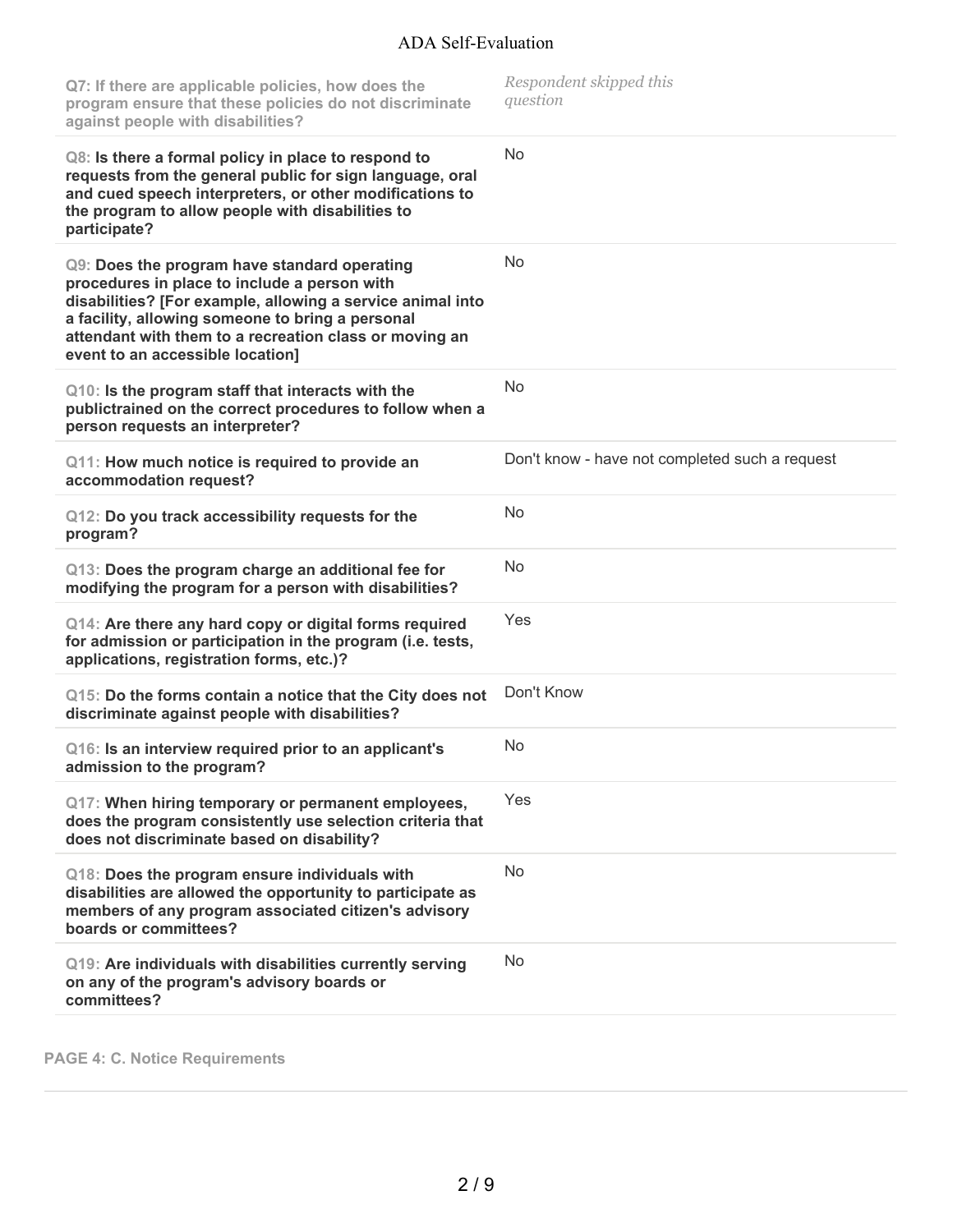| Q20: Is a "Notice under the Americans with Disabilities<br>Act" or a non-discrimination statement made accessible,<br>as needed, to program participants who may be persons<br>with disabilities?                                                                                                                                        | Don't Know                                                                                                |
|------------------------------------------------------------------------------------------------------------------------------------------------------------------------------------------------------------------------------------------------------------------------------------------------------------------------------------------|-----------------------------------------------------------------------------------------------------------|
| Q21: Does the non-discrimination statement include<br>information about the City's ADA Coordinator and how<br>to contact them or file a grievance?                                                                                                                                                                                       | Don't Know                                                                                                |
| Q22: Is program staff that regularly interacts with the<br>public familiar with the City's ADA grievance/complaint<br>procedures when an incident of disability discrimination<br>is alleged?                                                                                                                                            | Yes                                                                                                       |
| Q23: Does the program notify all persons that public<br>meetings, hearings, interviews, and conferences will be<br>held in accessible locations and that adaptive/auxiliary<br>aids (such as assistive listening devices, readers for the<br>blind, pen and paper) will be provided, upon request, to<br>participants with disabilities? | <b>No</b>                                                                                                 |
| Q24: Is there a formal policy in place to respond to<br>requests from the general public for note takers,<br>computer-assisted real time transcription services, and<br>other auxiliary aids and services for providing effective<br>communication?                                                                                      | <b>No</b>                                                                                                 |
| <b>PAGE 5: D. Printed Information</b>                                                                                                                                                                                                                                                                                                    |                                                                                                           |
| Q25: Does the program have printed materials (i.e.<br>forms, newsletters, brochures, calendars, fact sheets)<br>that are made available to the public?                                                                                                                                                                                   | Yes,<br>If yes, please describe the printed materials.<br>Brochures on CPR Care Program and Safe Assembly |
| Q26: Who manages the printed materials?                                                                                                                                                                                                                                                                                                  | My department manages printed material                                                                    |
| Q27: Is there a formal policy in place to respond to<br>requests from the general public for alternate document<br>formats of the printed materials that are made to the<br>public?                                                                                                                                                      | <b>No</b>                                                                                                 |
| Q28: What types of alternate document formats does the<br>program make available when requested? (Check all that<br>apply)                                                                                                                                                                                                               | Please list other media type(s):<br>Will provdei when requested                                           |
| Q29: How much notice is required to provide the<br>alternate document formats?                                                                                                                                                                                                                                                           | 2-4business days                                                                                          |
| Q30: Do you track accessibility requests for alternate<br>formats of printed material?                                                                                                                                                                                                                                                   | No                                                                                                        |
| Q31: Does the program charge an additional fee for<br>providing materials in alternative formats for people with<br>disabilities?                                                                                                                                                                                                        | <b>No</b>                                                                                                 |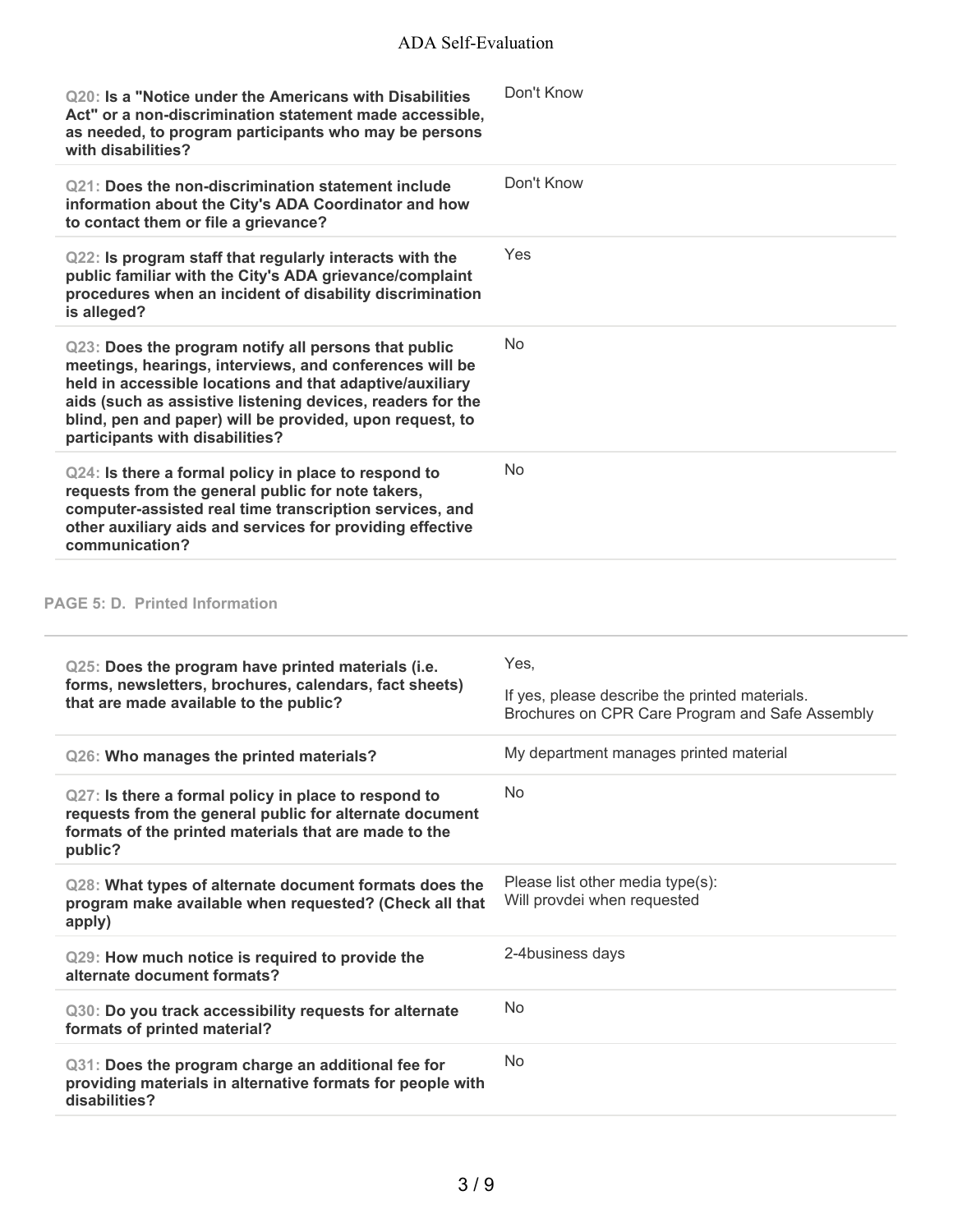**Q32: Does the program include images of individuals with disabilities in the printed materials and publications?**

No, photos of individuals with disabilities are NOT included

**PAGE 6: E. Television and Audiovisual Public Information**

| Q33: Does the program produce audiovisual (film,<br>videotape, television, digital) presentations, or website<br>demonstrations/webinars for the public or provide these<br>types presentations to the public? | Yes,<br>If yes, please list the types of presentations that are<br>provided:<br><b>AHA CPR Video</b> |
|----------------------------------------------------------------------------------------------------------------------------------------------------------------------------------------------------------------|------------------------------------------------------------------------------------------------------|
| Q34: Is there a formal policy in place to respond to<br>requests from the general public for accessible<br>audiovisual, televised or online presentations provided<br>to the public?                           | No                                                                                                   |
| Q35: What types of accessible audio/visual, televised or<br>online presentation formats does the program make<br>available when requested?                                                                     | Do not provide alternative formats                                                                   |
| Q36: How much notice is required to provide the<br>accessible presentation formats?                                                                                                                            | Don't know - have not completed such a request                                                       |
| Q37: Do you track accessibility requests for accessible<br>presentation formats?                                                                                                                               | No                                                                                                   |
| Q38: Does the program charge an additional fee for<br>providing presentations in accessible formats for people<br>with disabilities?                                                                           | <b>No</b>                                                                                            |
| Q39: Do the audio/visual presentations include<br>portrayals of individuals with disabilities?                                                                                                                 | No, individuals with disabilities are NOT portrayed                                                  |
| PAGE 7: F. Website                                                                                                                                                                                             |                                                                                                      |
| Q40: Does the program provide information about its<br>offerings to the public on the internet?                                                                                                                | Yes,<br>If yes, please list the URL: GFR.org                                                         |
| Q41: What information is provided on the internet?<br>Please describe briefly:                                                                                                                                 | Class times                                                                                          |
| Q42: Does the webpage(s) include information about the<br>accessibility of the facilities (parking, bathrooms,<br>assistive listening devices, etc.) where the program is<br>offered?                          | No                                                                                                   |
| Q43: Who manages the information regarding the<br>facilities, programs and services provided on the<br>internet?                                                                                               | The department manages the webpage(s) content                                                        |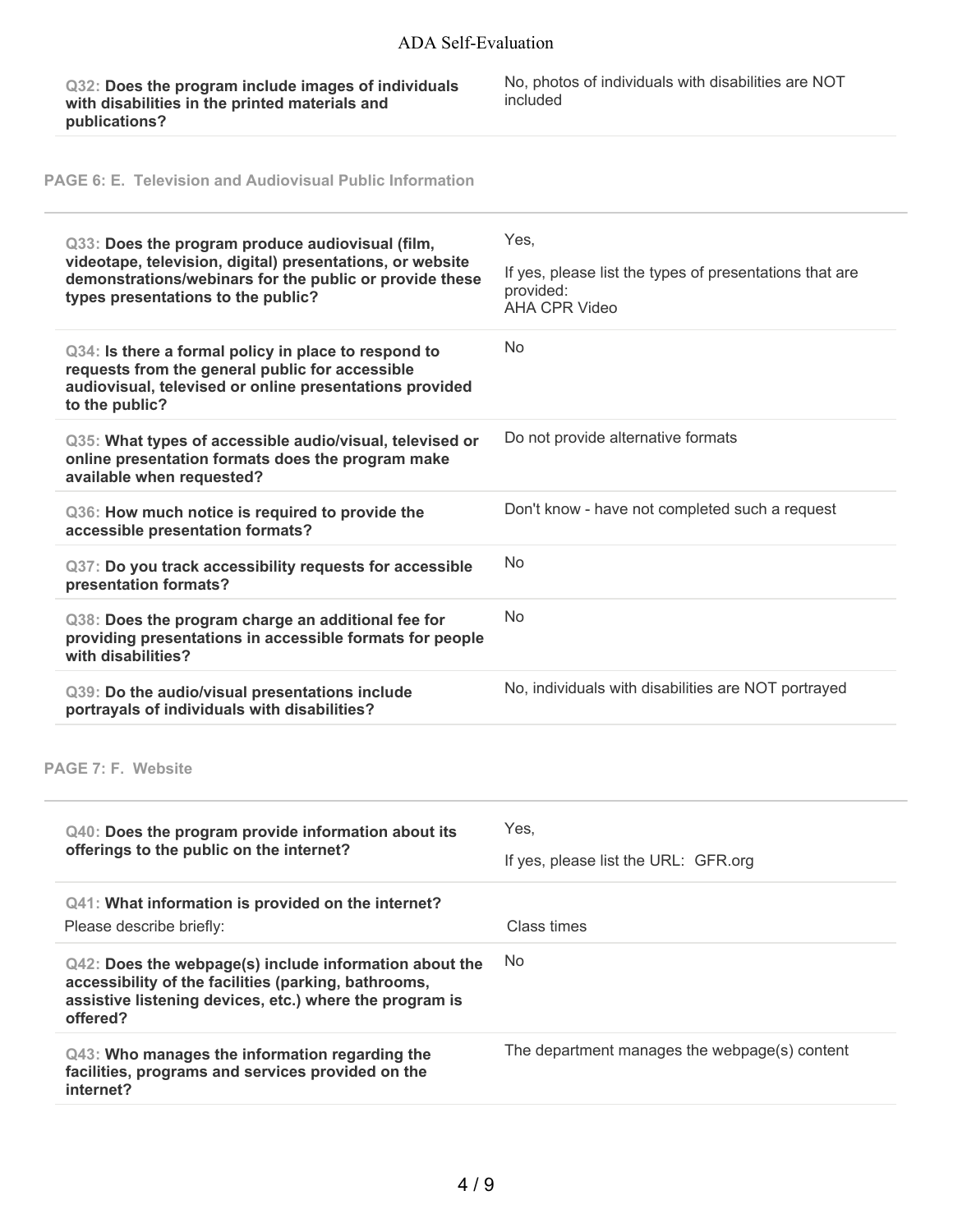| Q44: Does the website home page include easily<br>locatable information, including a telephone number and<br>email address, for use in reporting website accessibility<br>problems and requesting accessible services and<br>information?                                                                                                     | Yes        |
|-----------------------------------------------------------------------------------------------------------------------------------------------------------------------------------------------------------------------------------------------------------------------------------------------------------------------------------------------|------------|
| Q45: Do all links have a text description that can be read<br>by a screen reader (not just a graphic or "click here")?                                                                                                                                                                                                                        | <b>Yes</b> |
| Q46: Do all the photographs, maps, graphics and other<br>images on the webpages currently have HTML tags<br>(such as an "alt" tag or a long description tag) with text<br>equivalents of the material being visually conveyed?                                                                                                                | <b>No</b>  |
| Q47: Are all the documents posted on the webpages<br>available in HTML or other text-based format (for<br>example rich text format (RTF) or word processing<br>format), even if they are also provided in another format,<br>such as Portable Document Format (PDF)?                                                                          | No         |
| Q48: If a webpage has data charts or tables, is HTML<br>used to associate all data cells with column and row<br>identifiers?                                                                                                                                                                                                                  | <b>No</b>  |
| Q49: Do all video files available on the webpages have<br>audio descriptions of what is being displayed to provide<br>access to visually conveyed information for people who<br>are blind or have low vision?                                                                                                                                 | No         |
| Q50: Do all video files on the webpages have written<br>captions of spoken communication to provide access to<br>people who are deaf or hard of hearing?                                                                                                                                                                                      | <b>No</b>  |
| Q51: Does the top of each page with navigation links<br>have a "skip navigation" link?[This feature directs<br>screen readers to bypass the row of navigation links and<br>start at the webpage content, thus enabling people who<br>use screen readers to avoid having to listen to all the<br>links each time they add more to a new page.] | <b>No</b>  |
| Q52: Is the webpage content regularly (at least annually)<br>tested for accessibility to ensure it is usable by people<br>with disabilities, including those who use speaking<br>browsers?                                                                                                                                                    | No         |
| Q53: Is there a formal policy established to<br>ensurewebpages will be accessible?                                                                                                                                                                                                                                                            | No         |
| Q54: Is the policy posted on the webpage, where it can<br>be easily located?                                                                                                                                                                                                                                                                  | <b>No</b>  |
| Q55: Is there a standard operating procedure in place to<br>ensure that new and modified webpages and content are<br>accessible?                                                                                                                                                                                                              | No         |
| Q56: Does the in-house communications staff and<br>department contacts responsible for webpage content<br>development receive training on the guidelines for<br>website accessibility?                                                                                                                                                        | <b>No</b>  |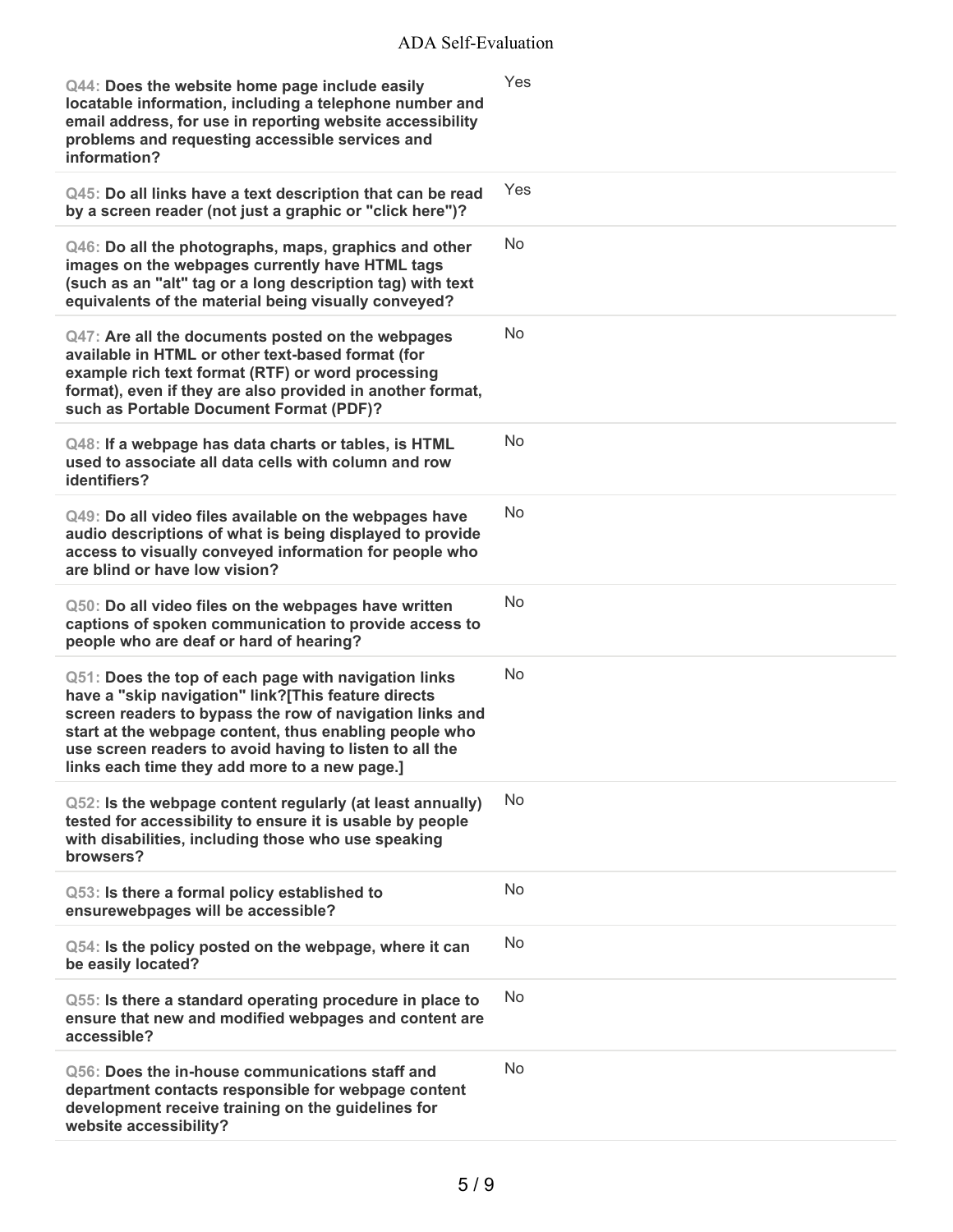#### **PAGE 8: G. Public Telephones and Communication Devices**

| Q57: Does the program's main public access number<br>have an automated phone menu service (i.e. press 1 for<br>, press 2 for)?                                                                                                                     | No        |
|----------------------------------------------------------------------------------------------------------------------------------------------------------------------------------------------------------------------------------------------------|-----------|
| Q58: If yes, does the system offer a simple, 1-step way<br>for a caller to bypass the menu and speak directly with a<br>staff person during regular business hours?                                                                                | No.       |
| Q59: What tools does the program use to communicate<br>by phone with people with speech or hearing<br>difficulties?                                                                                                                                | None      |
| Q60: Does the program publish the City's TTY (text<br>telephone) relay service in all materials where a phone<br>number is listed?                                                                                                                 | No        |
| Q61: If a third-party "Relay" system is used, does<br>program staff receive training on how to place a Relay<br>call to a customer, as well as receive one?                                                                                        | <b>No</b> |
| PAGE 9: H. Accessible/Adaptive Equipment                                                                                                                                                                                                           |           |
| Q62: Does the program allow members of the public to<br>use electronic equipment such as copy machines or<br>computer terminals?                                                                                                                   | No.       |
| Q63: Does the program ensure that the electronic<br>equipment is accessible to and usable by individuals<br>with disabilities (For example, is a public computer<br>terminal provided on a lowered counter or in an<br>accessible workstation)?    | <b>No</b> |
| Q64: Are auxiliary aids (such as a moveable light<br>source, adjustable worktable levels, paper and pen, etc.)<br>provided to assist persons with disabilities?                                                                                    | No        |
| <b>PAGE 10: I. Public Meetings</b>                                                                                                                                                                                                                 |           |
| Q65: Does the program hold public meetings, hearings<br>or conferences?                                                                                                                                                                            | <b>No</b> |
| Q66: Does the program require that public meetings,<br>hearing, and conferences be held in accessible<br>locations?                                                                                                                                | No        |
| Q67: Do all printed or electronic materials about<br>program-sponsored/hosted public events, public<br>meetings, public hearings, or public appearances by and<br>with City officials include instructions about how to<br>request accommodations? | No        |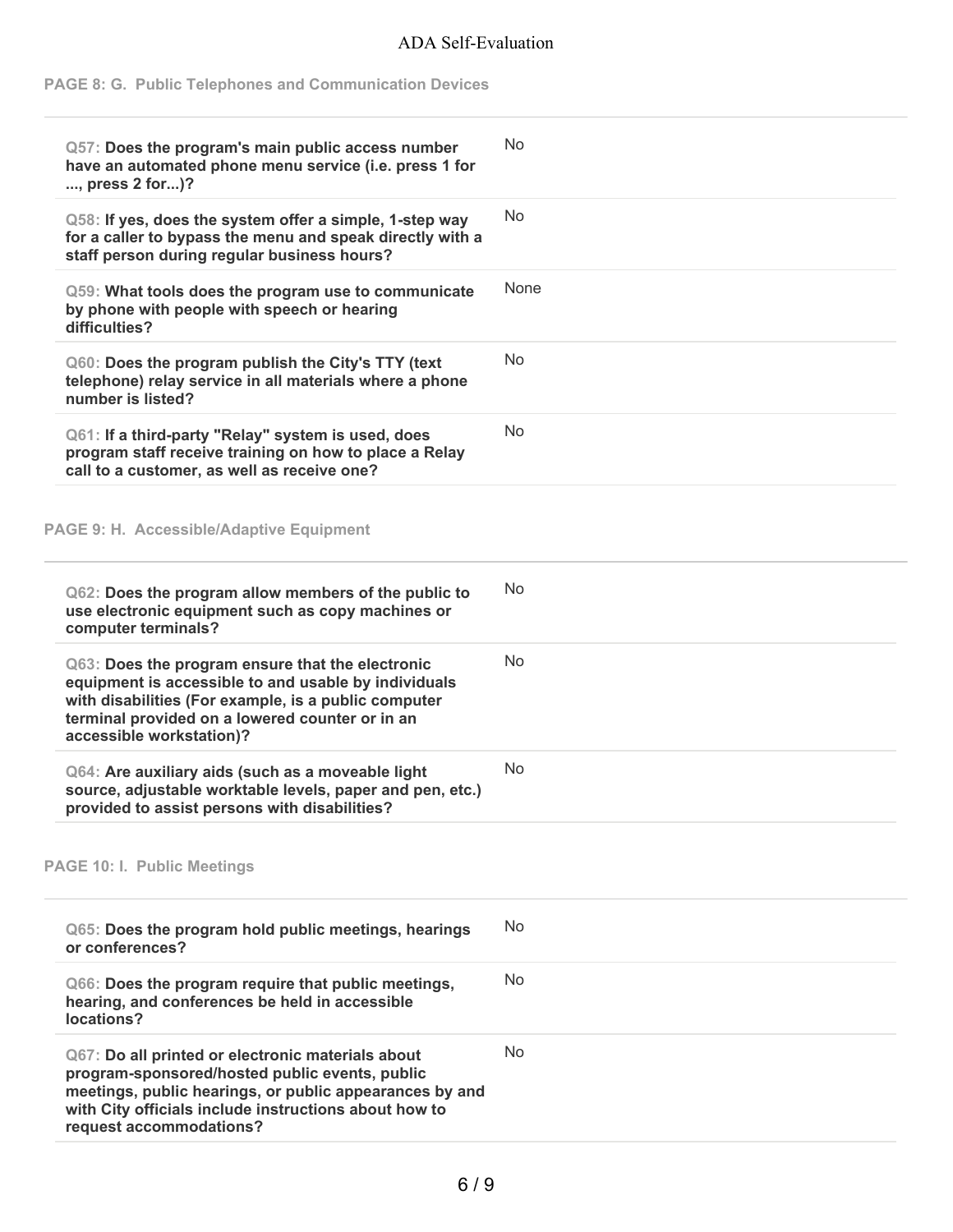| Q68: If yes, what types of accommodations can the<br>program provide to the public when requested?                                                                                              | N/A                                                                    |
|-------------------------------------------------------------------------------------------------------------------------------------------------------------------------------------------------|------------------------------------------------------------------------|
| Q69: How many Assistive listening devices are made<br>available for public meetings?                                                                                                            | Don't Know                                                             |
| Q70: Does the program charge an additional fee for<br>providing accommodations for people with disabilities?                                                                                    | <b>No</b>                                                              |
| <b>PAGE 11: J. Transportation Services</b>                                                                                                                                                      |                                                                        |
| Q71: Does the program provide transportation to<br>volunteers, visitor, or program participants?                                                                                                | No                                                                     |
| Q72: Does the program have procedures to make<br>transportation accessible to persons who have visual,<br>hearing, mobility and learning disabilities?                                          | <b>No</b>                                                              |
| PAGE 12: K. Tours and Trips                                                                                                                                                                     |                                                                        |
| Q73: Does the program provide facility tours or organize<br>trips for members of the pubic?                                                                                                     | Yes                                                                    |
| Q74: Does the program have procedures to make the                                                                                                                                               | If yes, please identify the disability and procedures to               |
| tours and trips accessible to individuals who have<br>visual, hearing, mobility and learning disabilities?                                                                                      | make the transportation accessible:<br>Provide assistacen as requested |
| <b>PAGE 13: L. Use of Consultants and Contractors</b>                                                                                                                                           |                                                                        |
| Q75: Are consultants or contractors who bid on capital<br>projects or other contractual work for the program<br>required to signstatements attesting to their intent to<br>comply with the ADA? | Yes                                                                    |
| Q76: Does program staff monitorconsultants or<br>contractors obligations to facilitate participation of<br>individuals with disabilities?                                                       | Yes                                                                    |
| Q77: When selecting contractors or vendors, does the<br>program use criteria that does not discriminate based on<br>ability?                                                                    | Yes                                                                    |
| <b>PAGE 14: M. Emergency Evaluation Procedures</b>                                                                                                                                              |                                                                        |

**disabilities from the program facility during an emergency?**

If yes, please describe the procedures: Evalauate on a case by case basis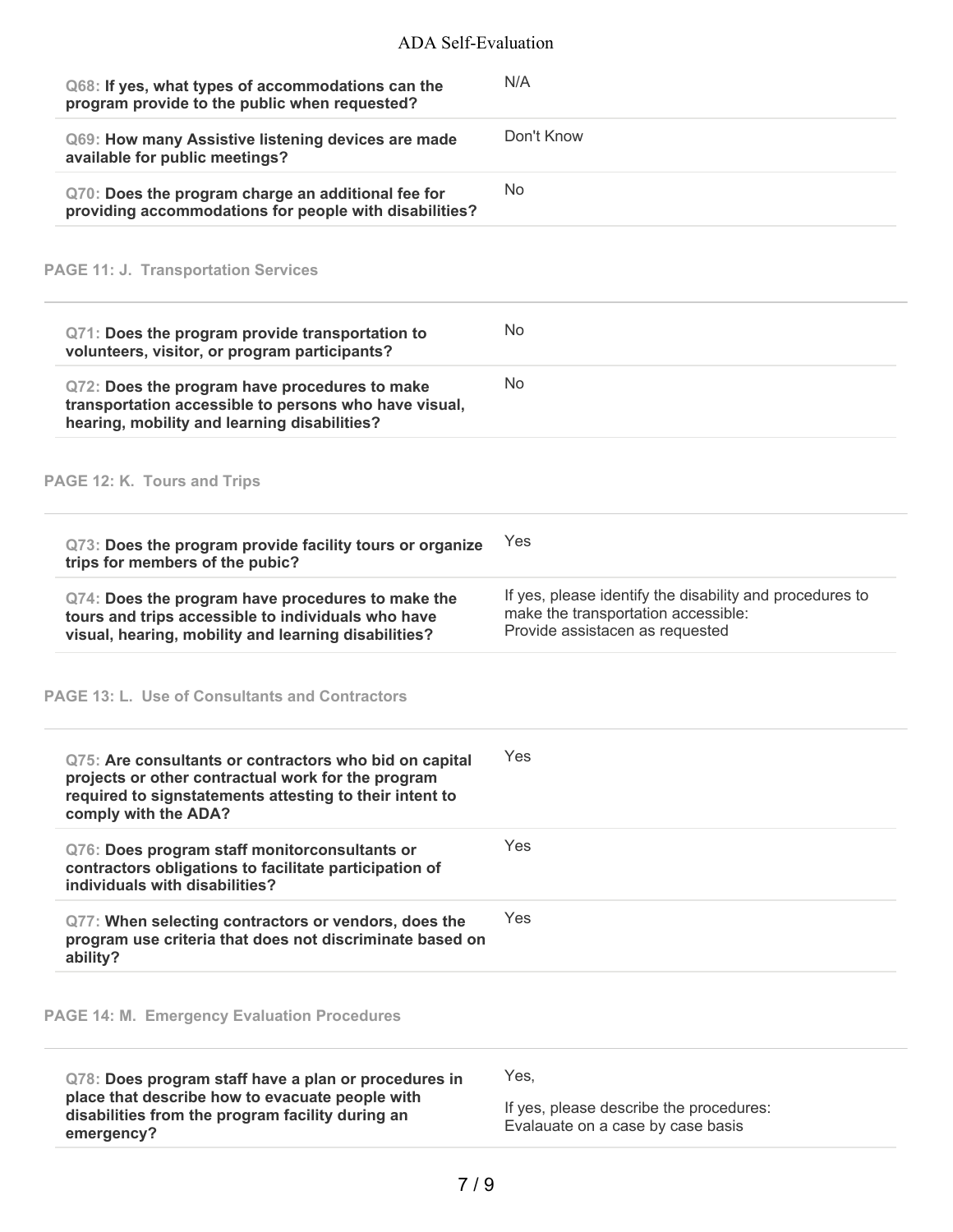| Q79: If yes, isstaff at each program facility trained to<br>carry out the instructions of the plan or procedures?                                                                                                                      | Yes                                                                                                                             |
|----------------------------------------------------------------------------------------------------------------------------------------------------------------------------------------------------------------------------------------|---------------------------------------------------------------------------------------------------------------------------------|
| Q80: Is the evacuation plan or instructions posted in a<br>visible and accessible area of each floor in all programs<br>and public facilities?                                                                                         | <b>No</b>                                                                                                                       |
| PAGE 15: N. Special Events and Private Events on City Property                                                                                                                                                                         |                                                                                                                                 |
| Q81: Does program staff notify both private entities and<br>staff of their obligations to facilitate participation of<br>individuals with disabilities in those special events or<br>private events held on public property?           | No                                                                                                                              |
| PAGE 16: O. Training and Staffing                                                                                                                                                                                                      |                                                                                                                                 |
| Q82: Does the program provide full and equal access to<br>ALL its participants, regardless of ability?                                                                                                                                 | Yes                                                                                                                             |
| Q83: How is program staff that have contact with the public informed of the department's obligations and<br>policies that enables persons with disabilities to participate in the program?<br>Provide assistance as needed.            |                                                                                                                                 |
| Q84: Does the program staff who maintain contact with<br>the public receive training on interacting with people<br>with disabilities?                                                                                                  | No, staff did not receive training                                                                                              |
| Q85: Is there program staff who would be able to<br>provide better customer service if they had training in<br>American Sign Language (ASL) or other means of<br>communicating with people who have hearing or speech<br>difficulties? | <b>No</b>                                                                                                                       |
| Q86: Would other training or technical assistance<br>services be helpful to program staff such as (check all<br>that apply):                                                                                                           | Developing policies and procedures,<br>Legal requirements,                                                                      |
|                                                                                                                                                                                                                                        | How to respond to requests for accommodation (i.e.<br>American Sign Language interpreters, assisted<br>listening devices, etc.) |
|                                                                                                                                                                                                                                        | How to provide materials in alternate formats (i.e.<br>Braille, audio recordings, etc.                                          |
| Q87: Is there program staff that provide emergency<br>services to the public?                                                                                                                                                          | Yes                                                                                                                             |
| Q88: If yes, have they had training in American Sign<br>Language or other means of communicating in<br>emergency situations with people who have hearing or<br>speech difficulties?                                                    | Yes,<br>If yes, please describe the staff training process:<br>We have several interpresters, but not all trained.              |